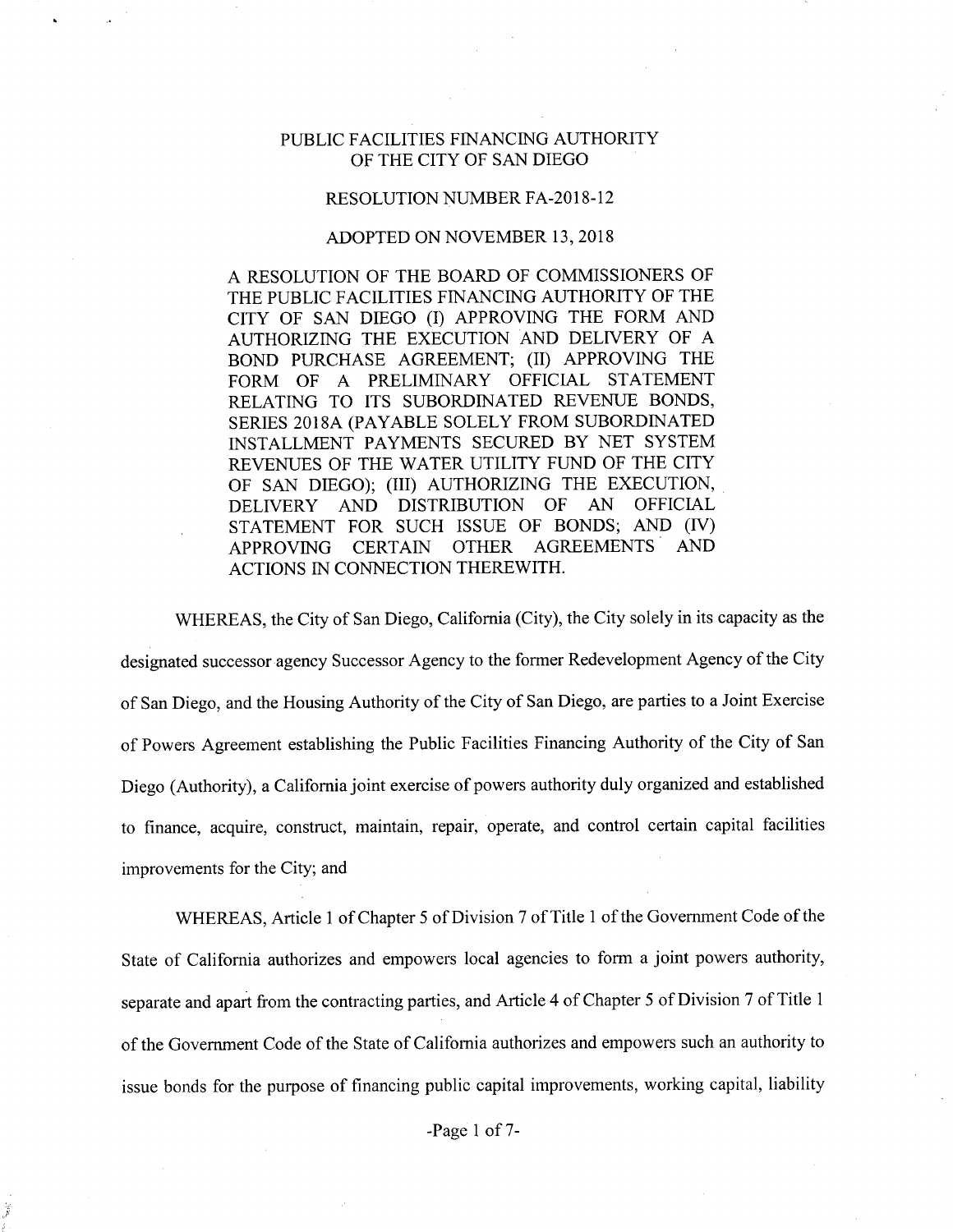and other insurance needs, or projects whenever there are significant public benefit to local agencies; and

WHEREAS, the Council of the City of San Diego (City Council) has heretofore authorized and approved by Ordinance Number 0-20990 (Ordinance) on September 27, 2018, and Resolution Number R-2019-196 (City Resolution) on November 13, 2018, the agreements and conditions attendant'to the issuance of one or more series ofWater Revenue Bonds (Water Revenue Bonds) payable from Installment Payments Secured by Net System Revenues of the Water Utility Fund of the City, in an aggregate principal amount not to exceed \$283,000,000 to provide funds for (a) the financing of the design, acquisition, construction and installation of improvements (Projects) to the City's water system (Water System), including paying the Commercial Paper Notes previously issued to finance the Projects, and (b) paying costs of issuance in connection with the issuance of the Water Revenue Bonds by public offering; and

WHEREAS, the City, with the cooperation of the Authority, has proposed the issuance of the Authority's Subordinated Water Revenue Bonds, Series 2018A (Payable Solely from Subordinated Installment Payments Secured by Net System Revenues of the Water Utility Fund of the City of San Diego) (2018 Bonds) in order to finance the Projects, as described above; and

WHEREAS, the issuance of the 2018 Bonds is authorized under the Ordinance; and

WHEREAS, the Authority is informed that the City has conducted a competitive proposal process to select the underwriting firms to serve as underwriters with respect to the sale and delivery of the 2018 Bonds; and

WHEREAS, there has been presented to this meeting a proposed form of Bond Purchase Agreement (Bond Purchase Agreement), by and among Merrill Lynch, Pierce, Fenner & Smith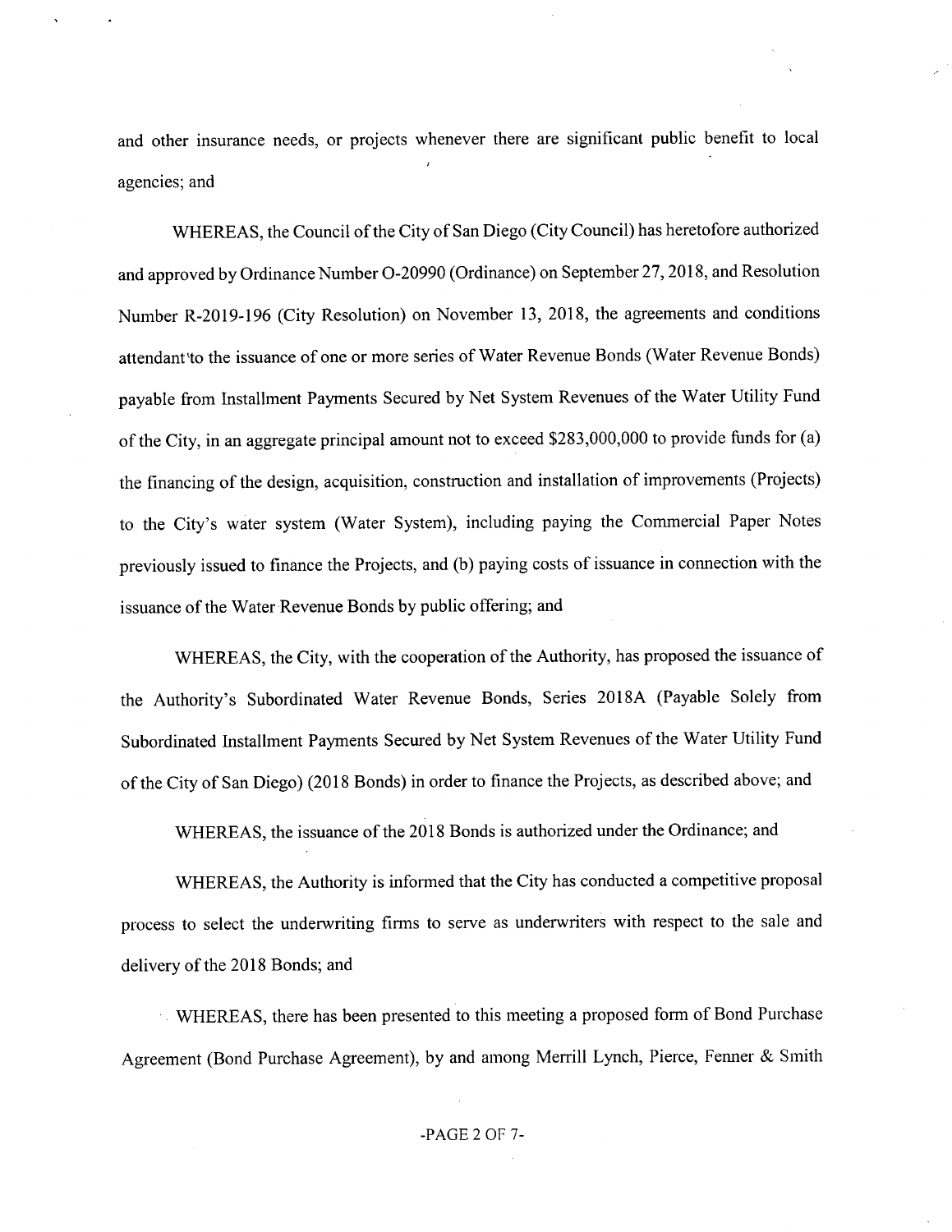Incorporated (or BofAML Securities, Inc.), for itself, and as representative (Representative) of Citigroup Global Markets Inc., 280 Securities LLC, Hilltop Securities Inc., and UBS Financial Services Inc., as initial underwriters, and such other or alternative underwriters as may be designated by the City (collectively, with the Representative, the Underwriters), the Authority and the City, a copy of which is on file in the Office of the City Clerk of the City (City Clerk) as Document No.  $\beta_{0.5}^{\beta_{0.3}}$  1205 5 $\beta_{0.5}^{\gamma_{0.5}}$  surface Bond Purchase Agreement the Authority will agree to sell the 2018 Bonds; and

WHEREAS, in connection with the marketing and sale of the 2018 Bonds, it is necessary for the Authority to authorize and approve the distribution of the Preliminary Official Statement relating to the 2018 Bonds (Preliminary Official Statement) and the execution, delivery, and distribution of the final Official Statement relating to the 2018 Bonds (Official Statement), all in accordance with the policies of this Board of Commissioners and applicable securities laws and regulations; and

WHEREAS, there has been presented to this meeting a proposed form of Preliminary Official Statement, a copy of which is on file in the Office of the Secretary as Document No. RQ31 2 0 5 5  $-2$  which Preliminary Official Statement the Underwriters will use in marketing the 2018 Bonds; and

WHEREAS, the form of the Preliminary Official Statement submitted to this meeting has been reviewed and approved by the Disclosure Practices Working Group (DPWG); and

WHEREAS, the Authority is authorized to undertake the actions described in this Resolution pursuant to its Joint Exercise of Powers Agreement and the Constitution and applicable laws of the State; NOW, THEREFORE,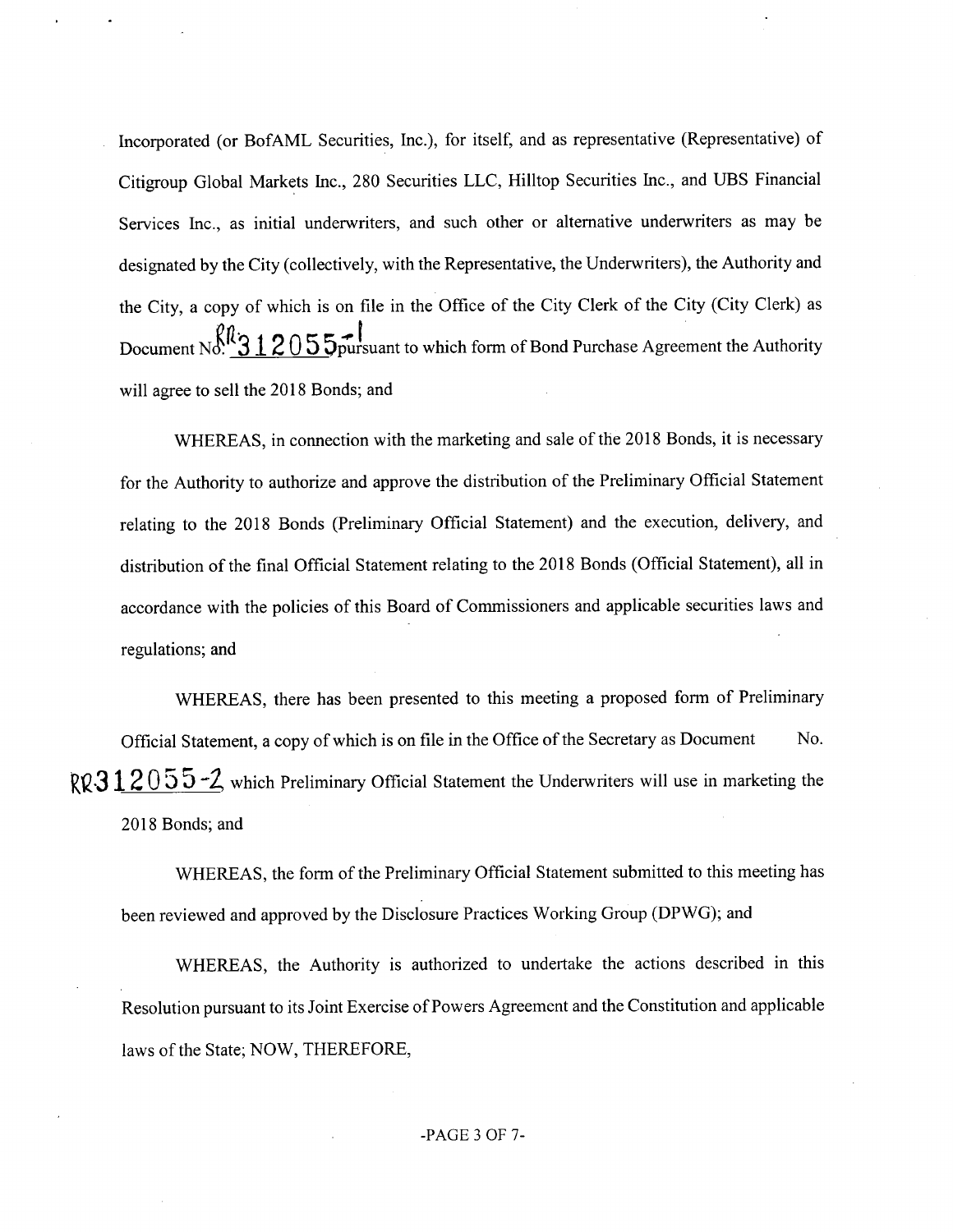BE IT RESOLVED by the Board of Commissioners of the Public Facilities Financing Authority of the City of San Diego (Board of Commissioners), as follows:

Section 1. The Board of Commissioners hereby finds and determines that the statements set forth above in the recitals to this Resolution are true and correct.

Section 2. The form, terms, and provisions of the form of the Bond Purchase Agreement submitted to this meeting, a copy of which Bond Purchase Agreement is on file in the Office of the City Clerk and submitted to this meeting, is hereby approved. The Chair or Vice-Chair of the Board of Commissioners of the Authority or the Treasurer of the Authority (each, an Authorized Officer), is hereby authorized, and any one of the Authorized Officers is hereby directed, for and in the name and on behalf of the Authority, to execute and deliver a form of the Bond Purchase Agreement, and the Authority shall execute and deliver a form of the Bond Purchase Agreement, in conjunction with one or more issuances of the 2018 Bonds, in one or more series between now and June 30, 2020, in substantially the form presented to this meeting and consistent with the Ordinance, with such additional or alternative underwriters and representatives as may be named, together with other additions and changes therein, as any Authorized Officers shall determine are necessary or desirable as being in the best interests of the Authority, and as approved as to form by the City Attorney, as counsel to the Authority, or her specified designee, and with such other changes that may be required by Bond Counsel, such approval to be conclusively evidenced by the execution and delivery of the Bond Purchase Agreement, and which aggregate principal denomination, final maturity and terms of the respective series of the 2018 Bonds will be conclusively evidenced by the execution by the Authority of the Bond Purchase Agreement.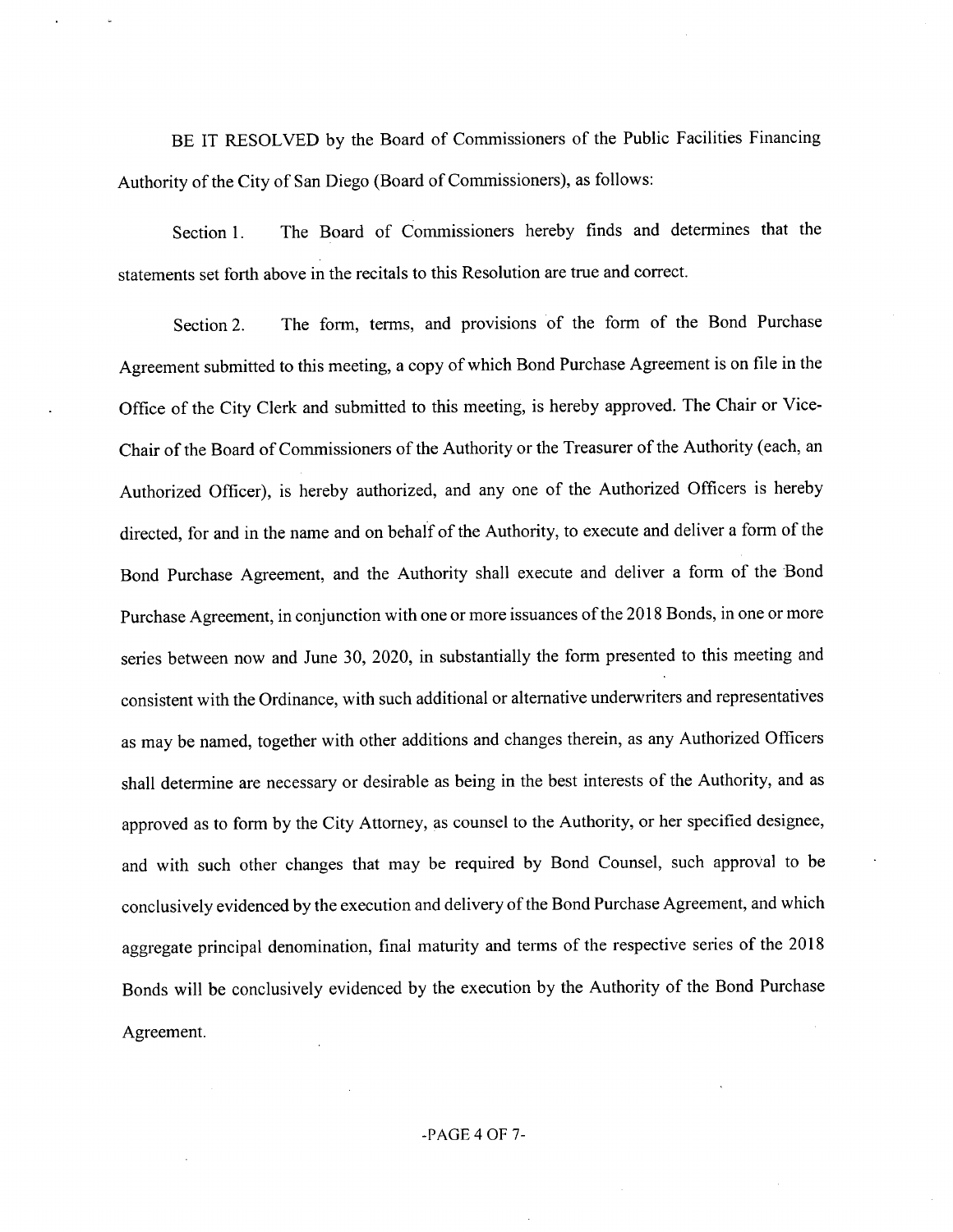Section 3. The form, terms, and provisions of the Preliminary Official Statement in substantially the form presented to and considered at this meeting are hereby approved. Each of the Authorized Officers, acting alone, is hereby authorized and directed, for and in the name and on behalf of the Authority, to deliver the Preliminary Official Statement which shall be used and distributed, together with a final Official Statement, to the Underwriters in substantially the form submitted to this meeting, with such additions and changes therein, and supplements thereto, as an Authorized Officer shall determine are necessary or desirable and approve as being in the best interests of the Authority, and as approved as to form by the City Attorney, as counsel to the Authority, and DPWG, and with such other changes as may be required or requested by Hawkins Delafield & Wood LLP, as Disclosure Counsel (Disclosure Counsel). Upon approval of the Preliminary Official Statement for use in marketing the 2018 Bonds by the Authorized Officers and in accordance with applicable policies and procedures of the Authority, including approval by DPWG, the Preliminary Official Statement shall be "deemed final" as of its date, except for the omission of certain information as permitted in and pursuant to Rule 15c2-12 (Rule), promulgated by the Securities and Exchange Commission pursuant to the provisions of the Securities Act of 1934, as amended, and the Authorized Officers are hereby authorized, and any one of the Authorized Officers is hereby directed, for and in the name and on behalf of the Authority, to execute a certificate to the Underwriters to that effect.

Section 4. Following the pricing and sale of the 2018 Bonds, the Authorized Officers are authorized and directed to cause a form of the Official Statement to be prepared in accordance with the disclosure policies of the Authority, the requirements of the Rule and with the assistance of DPWG together with such changes as are determined to be necessary or desirable by the Authorized Officer executing the Official Statement to make such Official Statement complete and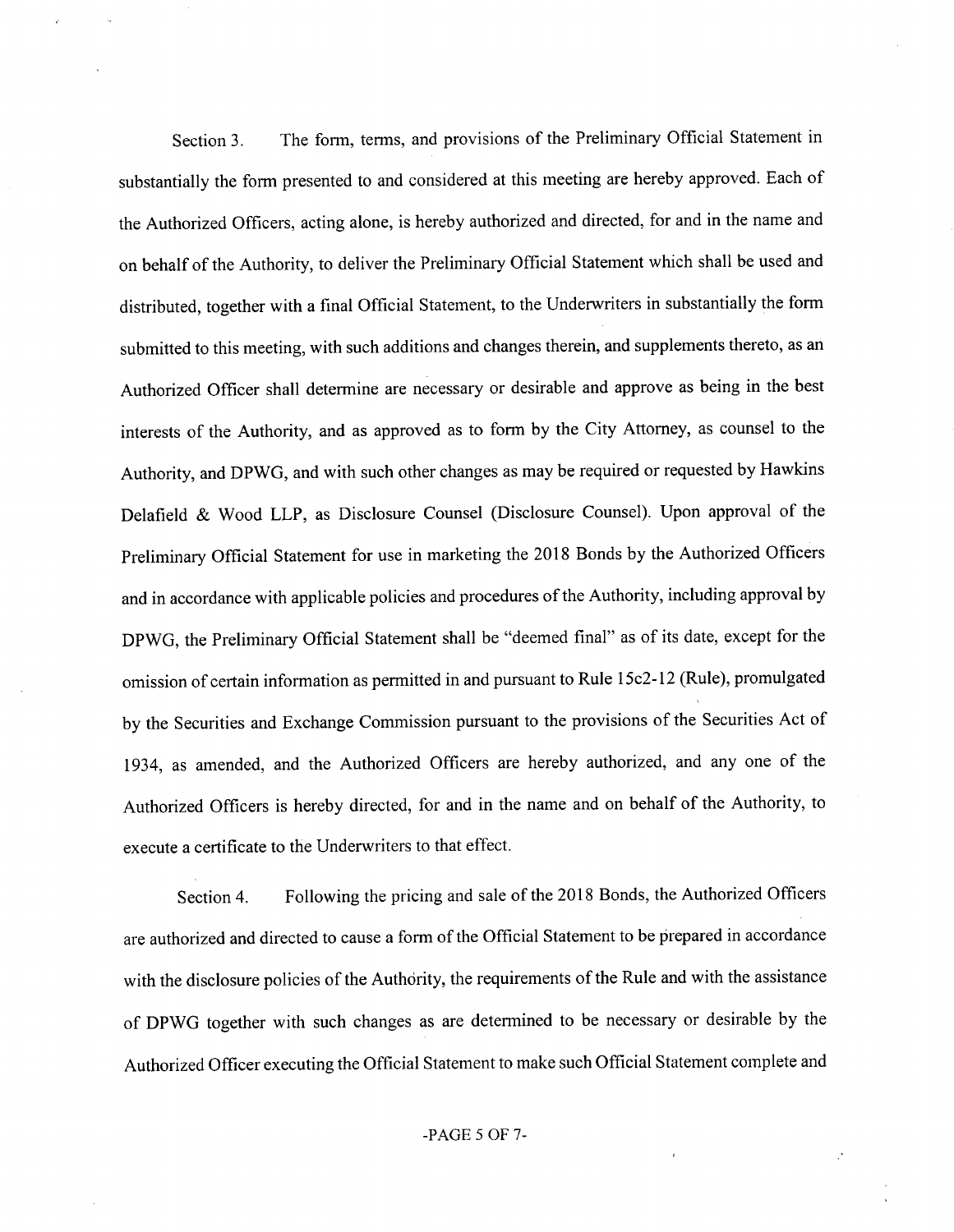accurate as of its date, such approval to be conclusively evidenced by the execution and delivery of the Official Statement to the Underwriters. The Official Statement shall be executed by any of the Authorized Officers upon satisfaction of applicable DPWG requirements and the recommendation of Disclosure Counsel.

 $\overline{1}$ 

Section 5. Any Authorized Officer of the Authority, including the Mayor, the Chief Financial Officer, and the Chief Operating Officer of the City, is hereby authorized and directed, for and on behalf of the Authority, to do any and all things and take any and all actions, including, without limitation, payment of necessary and appropriate fees and expenses, and execute and deliver any and all certificates, agreements and other documents which they, or any of them, may deem necessary or advisable to consummate the transactions approved by Resolution No. FA-2018-8, dated September 25, 2018, and in accordance with this Resolution. Any actions heretofore taken by such officers in furtherance of any of the transactions authorized herein are hereby ratified, confirmed, and approved.

Section 6. This Resolution shall take effect immediately upon its adoption.

[The rest of this page is intentionally left blank. Signature page is the next page.]